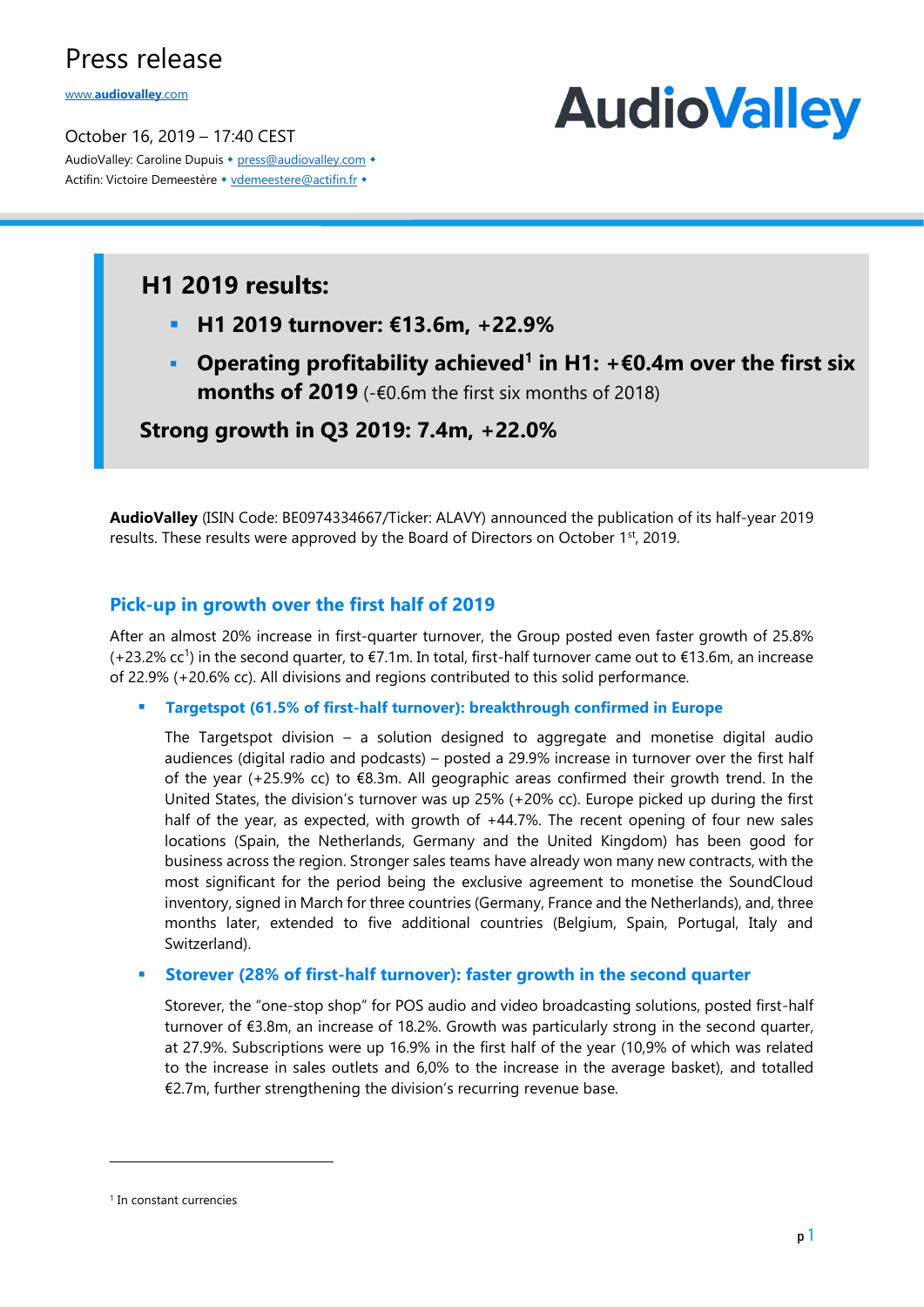www.**[audiovalley](http://www.audiovalley.com/)**.com

#### October 16, 2019 – 17:40 CEST AudioValley: Caroline Dupuis • [press@audiovalley.com](mailto:press@audiovalley.com) • Actifin: Victoire Demeestère • [vdemeestere@actifin.fr](mailto:vdemeestere@actifin.fr?subject=AUDIOVALLEY%20Question) •

# **AudioValley**

#### ▪ **Jamendo (10.5% of first-half turnover): growth in the second quarter**

After recording a 1.3% decline in the first quarter of 2019, Jamendo – the sales platform for professional media projects – posted turnover of  $E$ 0.7m in the second quarter (+5.5%). This return to growth illustrates the first benefits of the revitalisation measures undertaken and driven specifically by the recent appointment of a new CEO to head the division. Jamendo also adopted the status of Independent Management Entity at the beginning of the year. This step means that the division can expand the scope of its rights management and monetisation business.

| in thousands of euros - unaudited                   | H1 2019      | H1 2018  | <b>Change</b> |
|-----------------------------------------------------|--------------|----------|---------------|
| <b>Turnover</b>                                     | 13,541       | 11,036   | $+22.7%$      |
| Cost of sales                                       | (5,938)      | (5,023)  | $+18.2%$      |
| Personnel expenses                                  | (4, 772)     | (4, 143) | $+15.2%$      |
| Other administrative and commercial expenses        | (2,478)      | (2,516)  | $-1.5%$       |
| <b>Current operating income before amortisation</b> | 378          | (644)    | $+£1,022K$    |
| Depreciation and amortisation                       | (2,659)      | (2, 120) | $+25.4%$      |
| <b>Current operating income after amortisation</b>  | (2,281)      | (2,764)  | $+E483K$      |
| Other net non-current operating expenses            | (25)         | (9)      | $-£16K$       |
| Financial income                                    | (1,043)      | (1,072)  | $+$ $E$ 29K   |
| Other                                               | $\mathbf{0}$ | (9)      | $+$ $69k$     |
| <b>Pre-tax income (loss)</b>                        | (3,349)      | (3,854)  | $+E505K$      |
| Income tax                                          | (157)        | 37       | $-£194K$      |
| <b>Net income</b>                                   | (3,506)      | (3,817)  | $+$ $E$ 311K  |

IFRS 16, on the recognition of leases in the consolidated financial statements, came into force on 1 January 2019. AudioValley chose to apply IFRS 16 using the modified retrospective approach, without restating prior financial statements.

### **Positive operating profitability, starting in the first half**

The Group's solid growth (+22.9%) combined with strict control of operating expenses (+8.9%) was reflected, logically, in the results for the past six months. The gross margin continued to grow during the first half of the year, from 54.5% to 56.2% of turnover  $(+\epsilon 1,590K)$ .

Having broken even in terms of operating profit in 2018 (+€0.3m, compared to a pro forma loss of €1.5m in 2017), the Group generated €378K in current operating income before amortisation in the first six months of 2019 (i.e. +€1m compared to the same period the previous year). This positive trend is reflected across all of the Group's business divisions: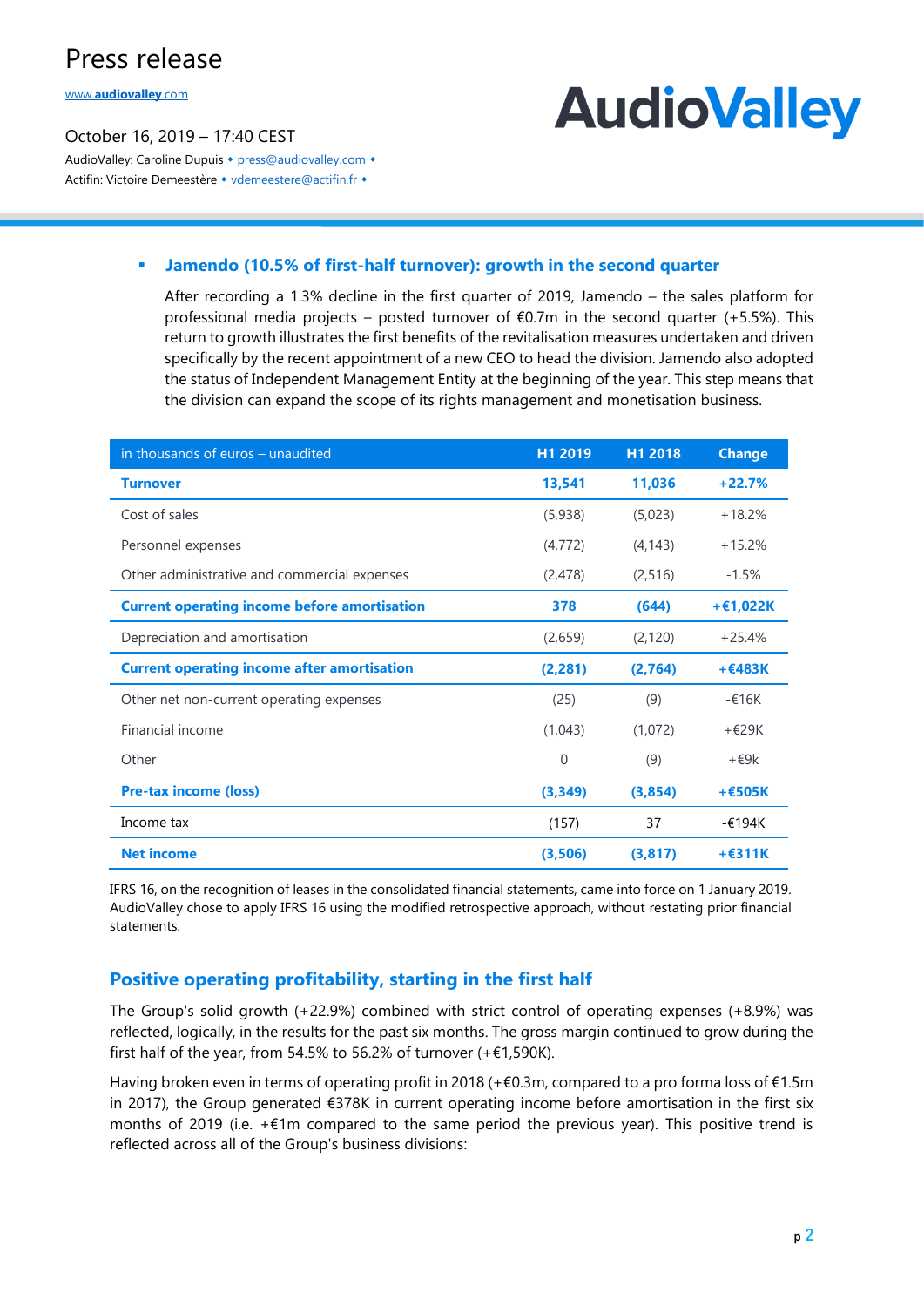www.**[audiovalley](http://www.audiovalley.com/)**.com

# **AudioValley**

October 16, 2019 – 17:40 CEST AudioValley: Caroline Dupuis • [press@audiovalley.com](mailto:press@audiovalley.com) • Actifin: Victoire Demeestère • [vdemeestere@actifin.fr](mailto:vdemeestere@actifin.fr?subject=AUDIOVALLEY%20Question) •

- **Targetspot**: The division's gross margin stood at €3.5m after recognition of the reversal of provisions for rights in the amount of €118K, i.e. a gross margin rate of 42.0% after 38.4% in the first half of 2018. Current operating income before amortisation improved by €0.7m to €(570K);
- **Example:** Storever: Thanks to a favourable product mix (subscriptions versus equipment sales), the division achieved a gross margin of  $\epsilon$ 3.3m, up  $\epsilon$ 525K, for a gross margin rate of 85.3% (81.4% for the 2018 financial year). Current operating income before amortisation stood at  $\epsilon$ 1,075K, up 15.8% year-on-year for the first half of the year.
- **Jamendo**: The division posted a gross margin of €876K, for a gross margin rate of 61.7% of turnover, up by 2.7 points compared to the first half of 2018. The division generated €102K in operating income before amortisation.

AudioValley delivered these very good performances while continuing its aggressive growth strategy: expanding internationally, with new Targetspot sales offices opened in Europe (Germany and the UK), and adding to its teams (139 employees at 30 June 2019 vs. 128 at end-2018).

Over the first half of 2019, the Group posted current operating income after amortisation of  $\epsilon$ (2,281K), an improvement of €483K after recognition of mostly non-cash<sup>2</sup> items totalling €2,659K, broken down as:

- $\epsilon$  61,360K for the 10-year straight-line amortisation expense of technology assets recognised under the price purchase allocation conducted following the acquisition of the Targetspot division, namely Shoutcast and Targetspot;
- €413K in amortisation expenses for leased Storever players;
- €318K in amortisation expenses on property, plant and equipment recognised pursuant to IFRS 16; and
- €569K in amortisation of other assets from each of the three divisions.

First-half pre-tax income stood at €(3,349K), including a net financial loss of €1,043K, of which €733K in calculated accretion expense (non-cash<sup>3</sup>) relating to the seller credit granted by Vivendi upon the acquisition of the Targetspot division (formerly Radionomy) and €39K in interest expenses on lease liabilities that appeared in 2019 following the initial application of IFRS 16.

In total, the Group posted net income of  $\epsilon$ (3,506K), compared to  $\epsilon$ (3,817K) over the first half of 2018.

### **Changes in financial position**

At 30 June 2019, the Group's equity position was €6,170K, compared to €11,148K at end-2018.

The cash position at the end of June 2019 was €623K, and did not include the July convertible-bond issue for a total of €8m.

At the end of June 2019, the balance of the seller credit obtained when the majority stake in Targetspot was acquired amounted to €24.8m.

In July 2019, AudioValley entered into a new agreement with Vivendi to renegotiate the terms of the seller credit prepayment clause: if the debt was prepaid in full before 30 November 2019 (originally

<sup>2</sup> non-cash: no impact on cash position;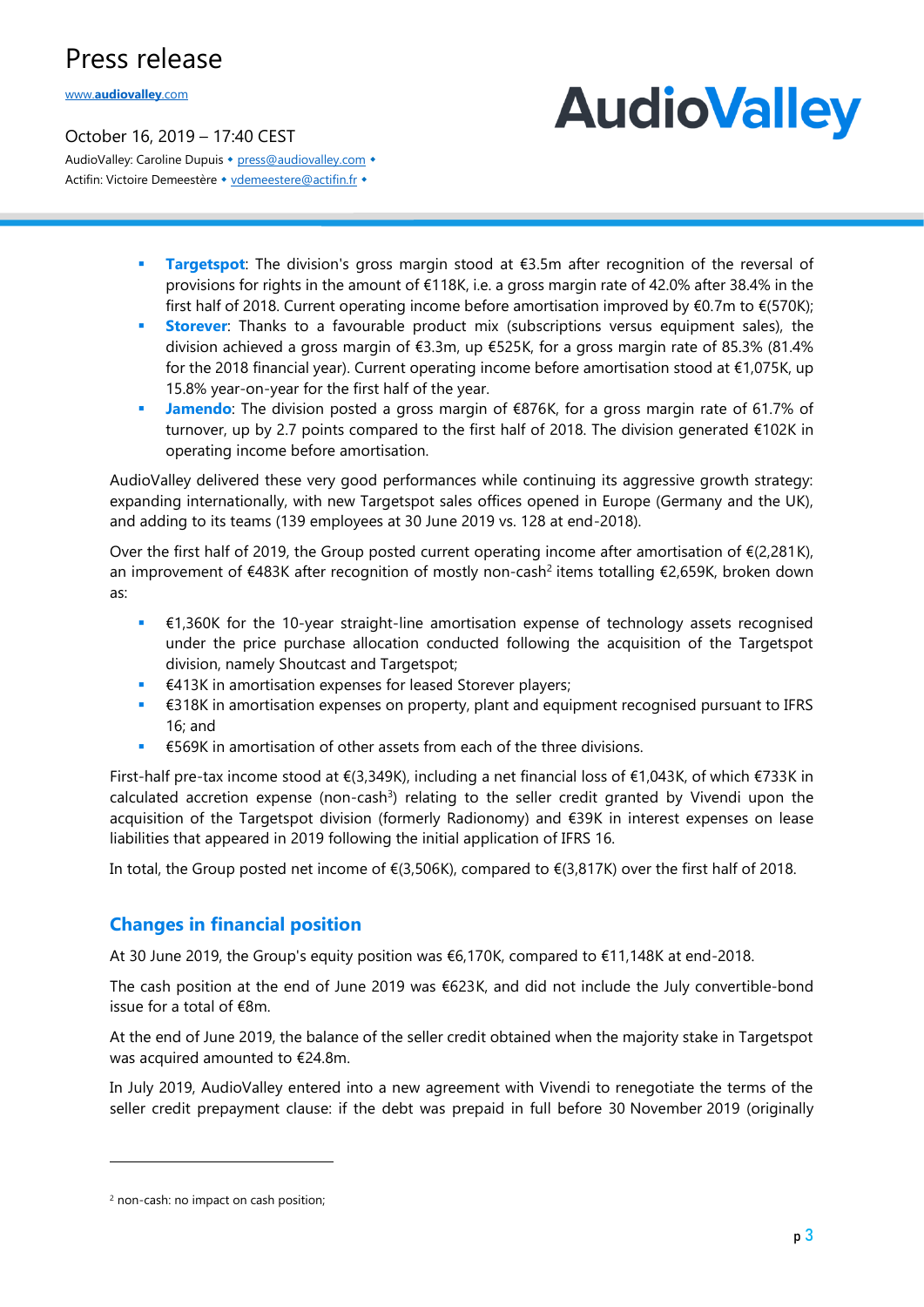www.**[audiovalley](http://www.audiovalley.com/)**.com

#### October 16, 2019 – 17:40 CEST AudioValley: Caroline Dupuis • [press@audiovalley.com](mailto:press@audiovalley.com) • Actifin: Victoire Demeestère • [vdemeestere@actifin.fr](mailto:vdemeestere@actifin.fr?subject=AUDIOVALLEY%20Question) •

# **AudioValley**

30 October), AudioValley would receive a maximum discount of 39%, bringing the payment amount to €16m.

### **Strong revenue growth in the third quarter: +22,0%**

The third quarter of 2019 confirmed the acceleration that has been happening over the past few months. Turnover for the period came out to €7.4m, an increase of 22.0% over Q3 2018 (+17.4% cc). In Europe, the Group posted turnover of €3.4m for the third quarter of 2019, a year-on-year increase of +19.8%. The North America region continued to grow over the quarter, with a +26.0% rise in turnover to  $\epsilon$ 3.7m. Lastly, turnover for the Rest of the World stood at €0.3m.

- The **Targetspot** division (66% of the Group's business for the quarter) brought in €4,884, up +41.7% on the third quarter of 2018 (+33.5% cc), thus confirming its strong growth trend. In North America, Targetspot generated turnover of €3,552K, up by +25.2% (+16.8% cc). In Europe, business increased 104.2% to €1,333K.
- **Storever**: The division recorded €1.868K in turnover for the quarter (versus €2.013K for the third quarter of 2018, which was marked by exceptional equipment sales of around €353K). Restated for this item, business for the division increased 12.5% and 28.8% at Group level.
- In the third quarter, **Jamendo** generated €608K in turnover, for growth of 5.7% year-on-year.

### **Outlook**

- **Example 1 Targetspot:** Since the beginning of 2019, the division has racked up major commercial successes, such as the monetisation partnership with SoundCloud and the recently-announced signature of an exclusive monetisation contract with Deezer in five countries (US, Canada, the Netherlands, Spain and Italy). The digital audio market is exploding across all regions in which Targetspot now does business. This strong growth in the market, which is now stretching beyond North America, really raises the profile of the Group in pursuit of its growth.
- **Example 1 Storever:** The growth in the number of points of sale (16,200 at the end of June 2019) gives the division a very high profile, thanks to strong repeat business and an increase in average income per point of sale due to the enhancement of available services.
- **EXECT Jamendo:** The pick-up in activity observed in recent months is expected to intensify.

Despite these solid prospects and the strong momentum anticipated by year's end, achieving the growth target originally set above 35% in cc is unlikely. The main reasons for this are that equipment sales at Storever have come in below expectations, and major contracts signed by Targetspot over the past two months are not yet evident in the turnover figures. Still, 2019 will stand out as a successful financial year, with projected growth that should be above 20%, exceeding €30m in turnover (excluding the impact of exchange rates) during the period. This solid growth in business should be accompanied by a substantial improvement in earnings.

#### **Future updates (after the stock market closes):**

#### **FY 2019 Turnover**

27 January 2020

**FY 2019 Results**  21 April 2020